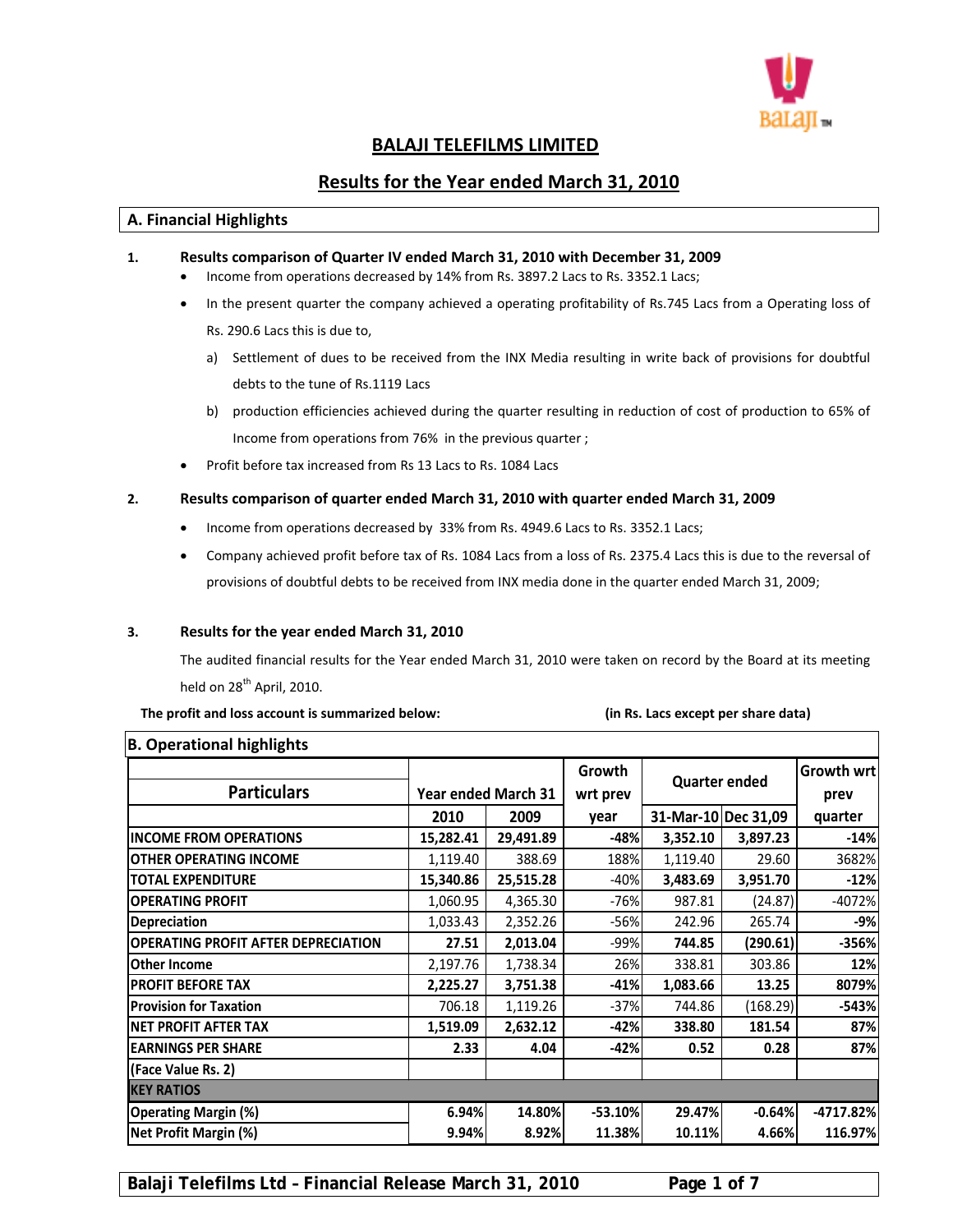

# **A) For Year Ended March 31, 2010 V/s Year ended March 31,2009**

- Realization per hour from Commissioned programming reduced from Rs. 29 Lacs in the previous year to Rs. 16.7 Lacs;
- Realization per hour from Sponsored programming reduced from Rs. 4.7 Lacs in the previous year to Rs. 3.9 Lacs;
- Hours of Commissioned programs reduced by 18% from 929 hours in previous year to 763 hours,
- Hours of Sponsored programs increased by 12% from 568 hours in previous year to 638 hours;

## **B) For Quarter Ended March 31, 2010 V/s Quarter ended March 31,2009**

- Realization per hour from Commissioned programming increased from Rs. 15 Lacs in the previous quarter to Rs. 17 Lacs;
- Realization per hour from Sponsored programming increased from Rs. 3.3 Lacs in the previous quarter to Rs. 3.8 Lacs;
- Hours of Commissioned programs reduced by 24% to 164 hours in Q4 from 217 hours in Q3,
- Hours of Sponsored programs decreased by 19% to 144 hours in Q4 from 177 hours in Q3;

## **C) Other Highlights**

- Pavitra Rishtaa a Hindi TV Show telecast on Zee TV regularly achieved a No.1 TAM Ratings across the Hindi Speaking market and was one of the few TV Shows that was able to tide the IPL wave,
- During the year company diversified the programming hours across the TV Channels a matrix depicting the same is as below;

|              | <b>TV Channel</b> | <b>Year Ended</b><br>31-Mar-10 |      |       | <b>Year Ended</b><br>31-Mar-09 |
|--------------|-------------------|--------------------------------|------|-------|--------------------------------|
| $\mathbf{1}$ | Star TV           | 220                            | 29%  | 568   | 61%                            |
| 2            | Sony              | 89                             | 12%  | 57    | 6%                             |
| 3            | Colors            | 140                            | 18%  | 6     | 1%                             |
| 4            | Zee               | 115                            | 15%  | 93    | 10%                            |
| 5            | Imagine           | 200                            | 26%  | 44    | 5%                             |
| 6            | <b>INX</b>        |                                |      | 156   | 17%                            |
| 7            | Balaji FZE        |                                |      | 6     | 1%                             |
|              |                   | 763                            | 100% | 928.5 | 100%                           |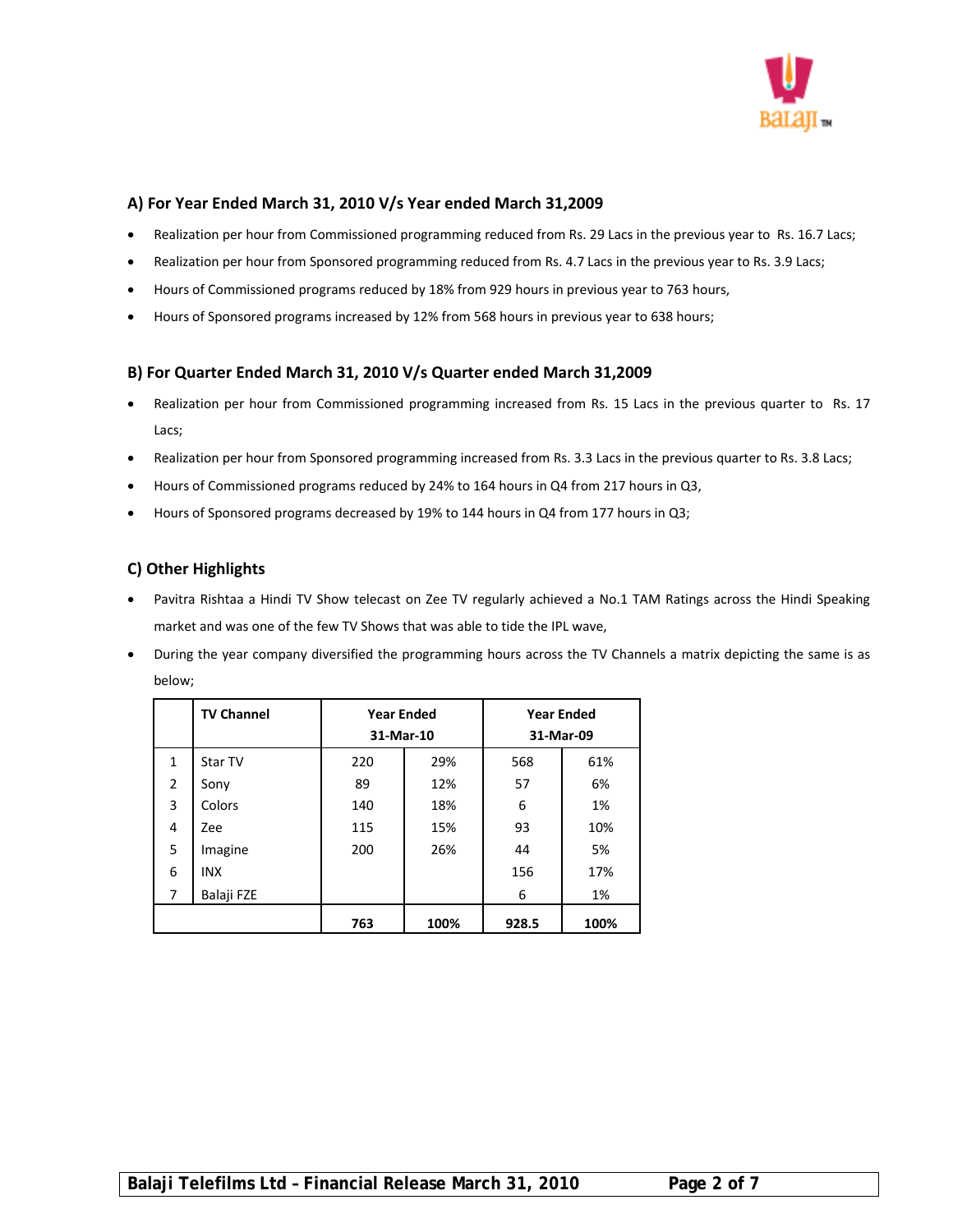

# D) **SHOW REPORT**

## **EXISTING SHOWS**

#### **(1) HINDI SPEAKING MARKET (COMMISSIONED PROGRAMMES)**

| <b>SERIAL</b>          | <b>CHANNEL</b> | <b>TELECAST TIME</b>    | <b>DURATION</b> | <b>FREQUENCY</b> |  |
|------------------------|----------------|-------------------------|-----------------|------------------|--|
| <b>IPAVITRA RISHTA</b> | ZEE TV         | $9.00$ pm - $9.30$ pm   | 0:30            | 5 Times Week     |  |
| <b>BAIRI PIYA</b>      | <b>COLOURS</b> | 8.30pm-9.00pm           | 0:30            | 5 Times Week     |  |
| BANDINI                | IMAGINE        | $10.30$ pm - $11.00$ pm | 0:30            | 5 Times Week     |  |

#### **(2) SOUTH (SPONSORED PROGRAMMES)**

| <b>SERIAL</b>    | <b>CHANNEL</b> | <b>TELECAST TIME</b> | <b>DURATION</b> | <b>FREQUENCY</b> |
|------------------|----------------|----------------------|-----------------|------------------|
| <b>KALYANEE</b>  | Udava TV       | 6.00pm-6.30pm        | 0:30            | 5 Times Week     |
| <b>KASTHUREE</b> | <b>SUN TV</b>  | $6.30$ pm-7.00pm     | 0:30            | 5 Times Week     |
| IKOTHA BANGARAM  | Gemini         | 7.00pm-7.30pm        | 0:30            | 5 Times Week     |

# **OFF AIR SHOWS DURING THE QUARTER TILL DATE**

| ISERIAL                              | <b>CHANNEL</b>   | <b>TELECAST TIME</b> | <b>DURATION</b> | <b>FREQUENCY</b> | OFF AIR DATE |
|--------------------------------------|------------------|----------------------|-----------------|------------------|--------------|
| <b>PYAAR KA BANDHAN</b>              | SONY TV          | 10.30pm-11.00pm      | 0:30            | 4 Times Week     | 19/Apr/10    |
| <b>IBEYTTAAB DIL KEE TAMANA HAIN</b> | SONY TV          | 10.00pm-10.30pm      | 0:30            | 4 Times Week     | 24/Feb/10    |
| KIS DESH MENI HAIN MERA DIL          | <b>STAR PLUS</b> | $2.30pm - 3.00pm$    | 0:30            | 5 Times Week     | 5/Feb/10     |
| ITUJH SANG PREET LAGAI SAJANA        | <b>STAR PLUS</b> | $1.00pm - 1.30pm$    | 0:30            | 5 Times Week     | 5/Feb/10     |
| <b>IKANMANFFYA</b>                   | SUN TV           | 11.30am-12.00am      | 0:30            | 5 Times Week     | 16/Apr/10    |
| 6 KADHAPARAYUM KAAVIYAANJALI         | Surva TV         | 6.30pm-7.00pm        | 0:30            | 5 Times Week     | 14/Apr/10    |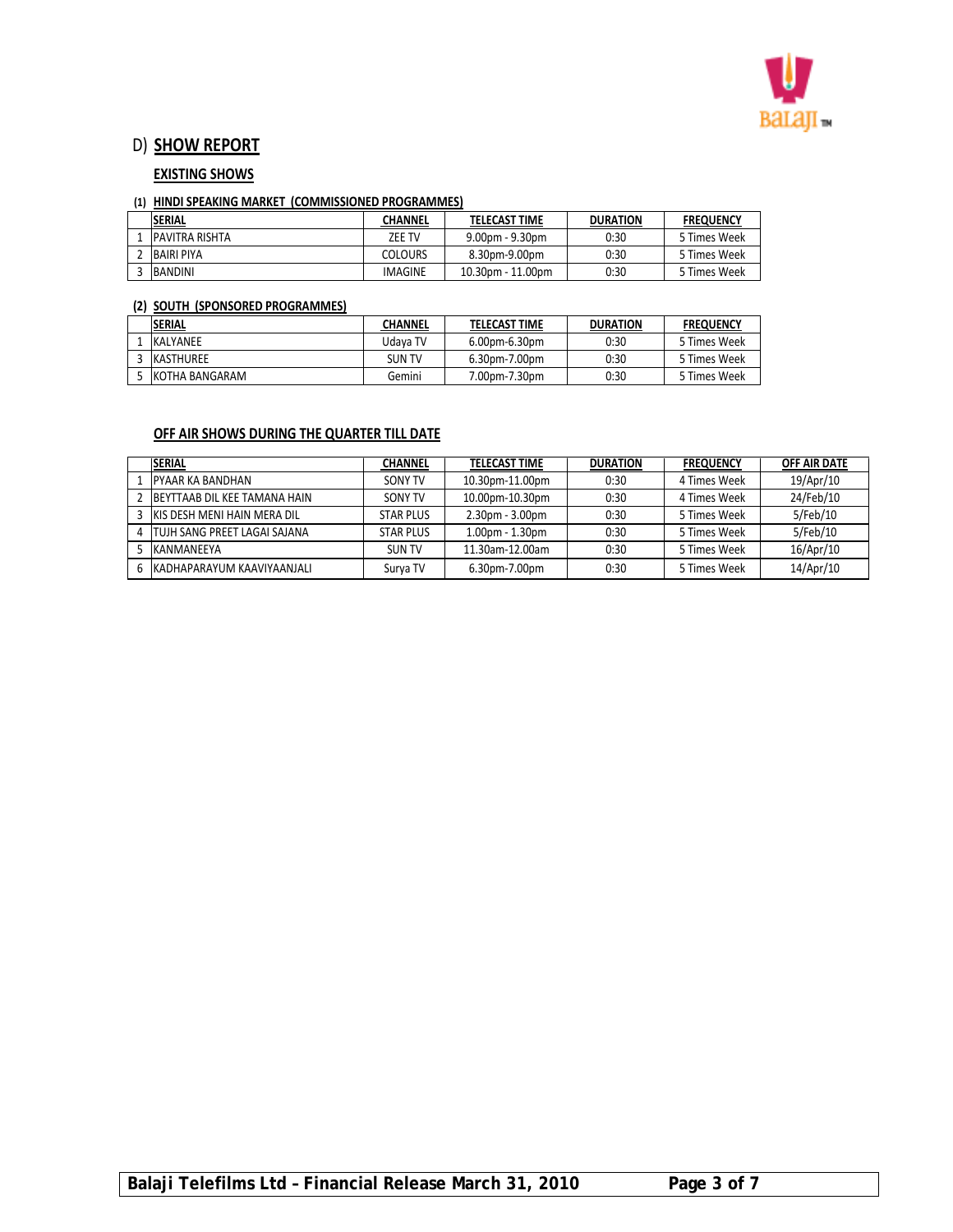

# **Management discussion and analysis on Audited Financial Results of the Company for the Year ended March 31, 2010**

#### **1. Revenues**

The Company recorded income from operations in the year of Rs. 15282 Lacs as compared to Rs. 29492 Lacs for the Year ended 31<sup>st</sup> March, 2009. Revenue contribution from Commissioned programming was Rs. 12800 Lacs against Rs. 26844 Lacs for year ended March 31 2009, while that of Sponsored programming was Rs. 2444 Lacs as against Rs. 2648 Lacs in the same period. The share of commissioned programming in the revenues during the year was 84% while that of sponsored programming was 16%.

The revenue-wise distribution between commissioned and sponsored programming during the year ended March 31, 2010, is as follows:

|                  | <b>Year Ended</b> |        |               |      | <b>Quarter Ended</b> |               |          |        |
|------------------|-------------------|--------|---------------|------|----------------------|---------------|----------|--------|
| <b>Show Type</b> |                   |        |               | Mar- | Mar-                 |               |          |        |
|                  | <b>Mar-10</b>     | Mar-09 | <b>Mar-10</b> | 09   | 10                   | <b>Dec-09</b> | $Mar-10$ | Mar-09 |
| Commissioned     | 12,800            | 26,826 | 83%           | 91%  | 2,772                | 3,304         | 83%      | 85%    |
| Sponsored        | 2.444             | 2,648  | 17%           | 9%   | 552                  | 593           | 17%      | 15%    |
| <b>Total</b>     | 15,244            | 29,473 |               |      | 3,324                | 3,897         |          |        |

#### **2. Operational**

#### **A. Content for TV Channel ‐ Programming Mix**

Commissioned & Sponsored Programs

The hour‐wise programming distribution during the quarters ended March 31, 2010 as compared to previous year and quarter is as follows:

|                     |               | <b>Year Ended</b> |          | <b>Quarter Ended</b> |               |               |               |        |
|---------------------|---------------|-------------------|----------|----------------------|---------------|---------------|---------------|--------|
| <b>Show Type</b>    | <b>Mar-10</b> | Mar-09            | $Mar-10$ | Mar-09               | <b>Mar-10</b> | <b>Dec-09</b> | <b>Mar-10</b> | Mar-09 |
| <b>Commissioned</b> | 763           | 929               | 54%      | 62%                  | 164.00        | 216.50        | 53%           | 55%    |
| <b>Sponsored</b>    | 638           | 568               | 46%      | 38%                  | 144.00        | 177.00        | 47%           | 45%    |
| <b>Total</b>        | 1,401         | 1,496             |          |                      | 308.00        | 393.50        |               |        |

#### **3. Other Income**

The Other Income during the year was Rs. 2198 Lacs against Rs. 1738 Lacs in the previous year with a majority representing Income from Investments.

#### **4. Gross Block**

The Company's fixed assets stood at Rs. 8421 Lacs as on March 31, 2010, This includes investment in,

**Balaji Telefilms Ltd – Financial Release March 31, 2010 Page 4 of 7**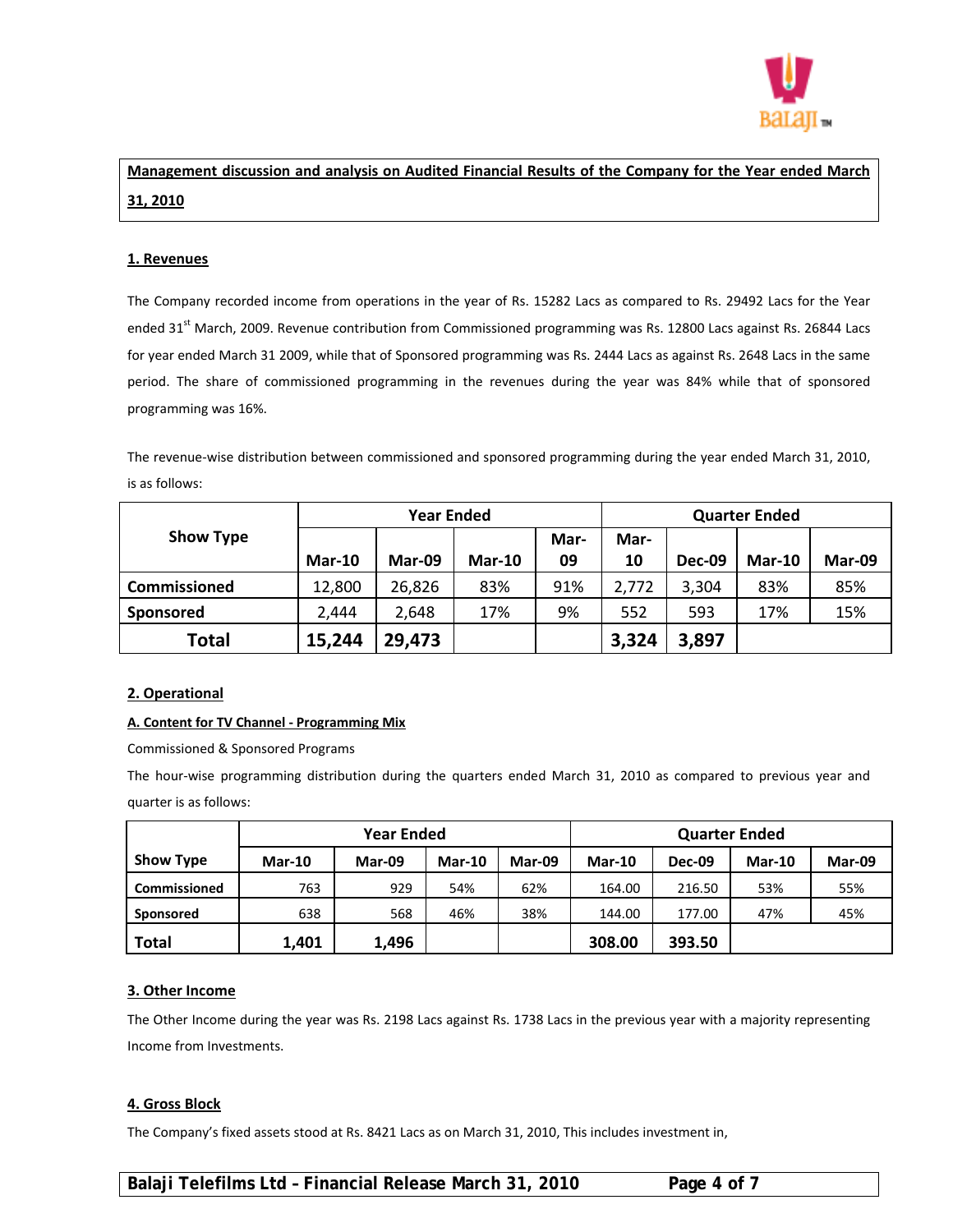

a state-of-the art studios & equipments in order to meet increased programming requirements and further improvement in the quality along with improved production efficiency

#### **5. Investments**

As on March 31, 2010, the Company's total investments were at Rs. 20970 Lacs including Rs. 3000 Lacs invested in a wholly owned subsidiary – Balaji Motion Pictures Ltd. Out of the above, approximately Rs. 17979 Lacs was invested in units of mutual funds as compared to Rs.22007 Lacs as on March 31, 2009.

#### **6. Debtors**

The Company's debtors (in days of income) are at 100 days as on March 31, 2010 as compared to 62 days as on March 31, 2009.

## **7. Loans and advances**

Loans and advances have increased from Rs 2300 Lacs to Rs 7488.9 Lacs as on March 31, 2010 as compared to the previous year. The Company's principal loans and advances comprised,

- a) Loan to the Subsidiary Balaji Motion Pictures Ltd. of Rs.3593 Lacs ,
- b) Loan to the Balaji Employees foundation of Rs.1000 Lacs, &
- c) Lease deposits for offices / studios Rs.1013 Lacs.
- d) Advance Tax of Rs.1497 Lacs

#### **8. Operations of New Media Division**

Balaji Telefilms ‐ New Media group was formed with the objective of creating a digital entertainment business and to keep up with the changing consumption pattern of the audience. In the last few months the New Media team has started work on creating and mobile and internet based entertainment business.

BTL launched www.hoonur.com, an online talent showcase and hiring platform for the entertainment and media community with a long term objective to create an online entertainment media. Hoonur.com has had over 10 lakh(1 million) visitors and they have viewed over a crore web pages making it one of the leading sites in the online entertainment space. Hoonur.com has 50,000 plus portfolios live with a wide array of talent ranging from acting, modeling, dancing, singing to choreography, screenplay dialogue writing, photography, fashion designing, editing & technicians and many more. Prospective artists have posted more than 300,000 photos, videos and audios tracks to showcase their talent. Hoonur.com has also seen encouraging participation from the entertainment and media industry and has 900 plus casting & auditions from production house banners & leading TV channels besides the auditions and casting requirements of Balaji Telefilms and Balaji Motion Pictures. Hoonur.com also has over 900 businesses listed namely – acting & training institutes, fashion photographers, fashion designers, hair & make up stylists and many more. We plan to morph this platform into a complete online entertainment media offering in the months ahead. The plan is to add a online video sharing platform and a news and content sharing platform in the next phase of development of hoonur.com.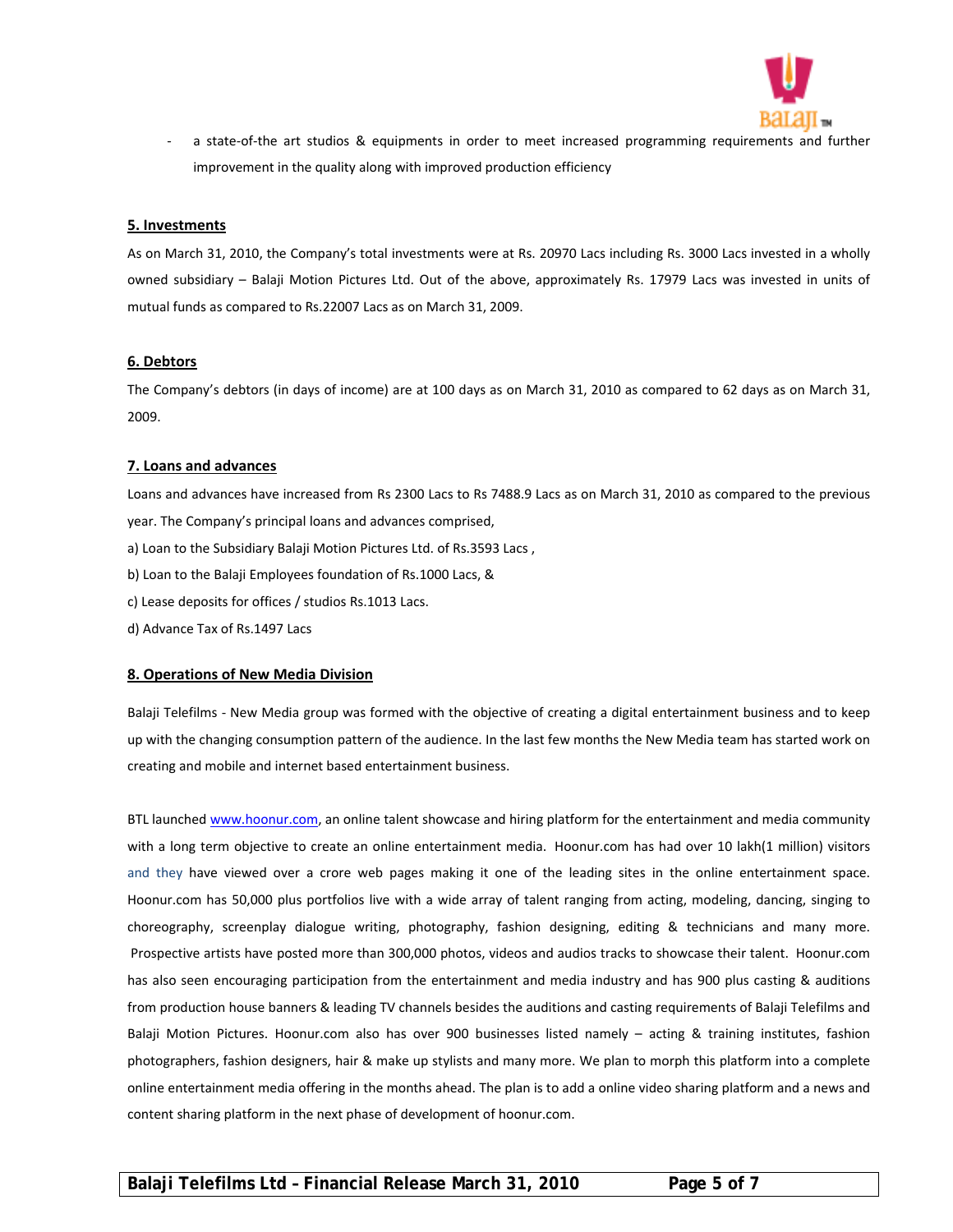

BTL has also made a good start in creating a mobile entertainment content business. Our long term goal is to be a leading provider of audio and video mobile content in the fiction and non fiction space to millions of mobile consumers in the country. In the last few months we have created more than 70 hours of 'made for mobile' audio and video content in the non fiction and fiction space. The key areas where content has been created has been devotional, humor, Women's interest, Youth oriented fiction, etc. We are planning to create a serial for the small screen also to start preparing content for the upcoming 3G networks and broadband networks. This content is available through mobile operators like Reliance, Tata, Vodafone, Idea, Aircel, etc. We have also tied up with Spice, Onmobile Global, IMI Mobile and Bubble Motion to deliver content on various mobile media platforms. We have also extended our reach worldwide by creating 2 iphone apps for the Indian Diaspora across the world

#### **9. Operations of the Subsidiary – Balaji Motion Pictures Ltd.**

BMPL is positioned to be a forward-looking business which will operate under a motion pictures studio model that will function seamlessly across the value chain:

a) Upstream: Ideas / Concepts / Creative / Development / Production

b) Downstream: Marketing / Alliances / Distribution / Revenue Management

The past two quarters were extremely eventful for Balaji Motion Pictures, with a number of projects getting approved and ready for production, under production films getting completed or nearing completion. "Love, Sex Aur Dhoka" was the maiden film released in March 2010 under the banner of 'Alt Entertainment', Balaji's youth centric brand,. The film was marketed through a number of innovative ways and was counted as one of critical and commercial successes in Bollywood.

#### **A) Releases during the Year:**

LSD released on March 19th, 2010Across 504 screens nationwide Enjoyed 4 week run across most metro markets with an above avg occupancy in the first two weeks.

#### *The LSD Effect*

Rated as India's most critically acclaimed film in recent times Rated as one of only 3 'Hit' films in the year till date Created a firm footing for BMPL and Alt Entertainment's rejuvenated foray into the motion pictures business

#### **B) Upcoming Releases:**

'*Once Upon A Time in Mumbai*' a home production has completed shooting, and is currently under post‐production. A release is planned during the second quarter of the year.

One new film, "*Shor*", by DK & Raj, the directors of the very successful "99", has completed production and is currently under post-production. Shor is an international crossover film, it stars Sendhil Ramamurthy, the star of the hit NBC show Heroes, and Tusshar Kapoor.

**Balaji Telefilms Ltd – Financial Release March 31, 2010 Page 6 of 7**